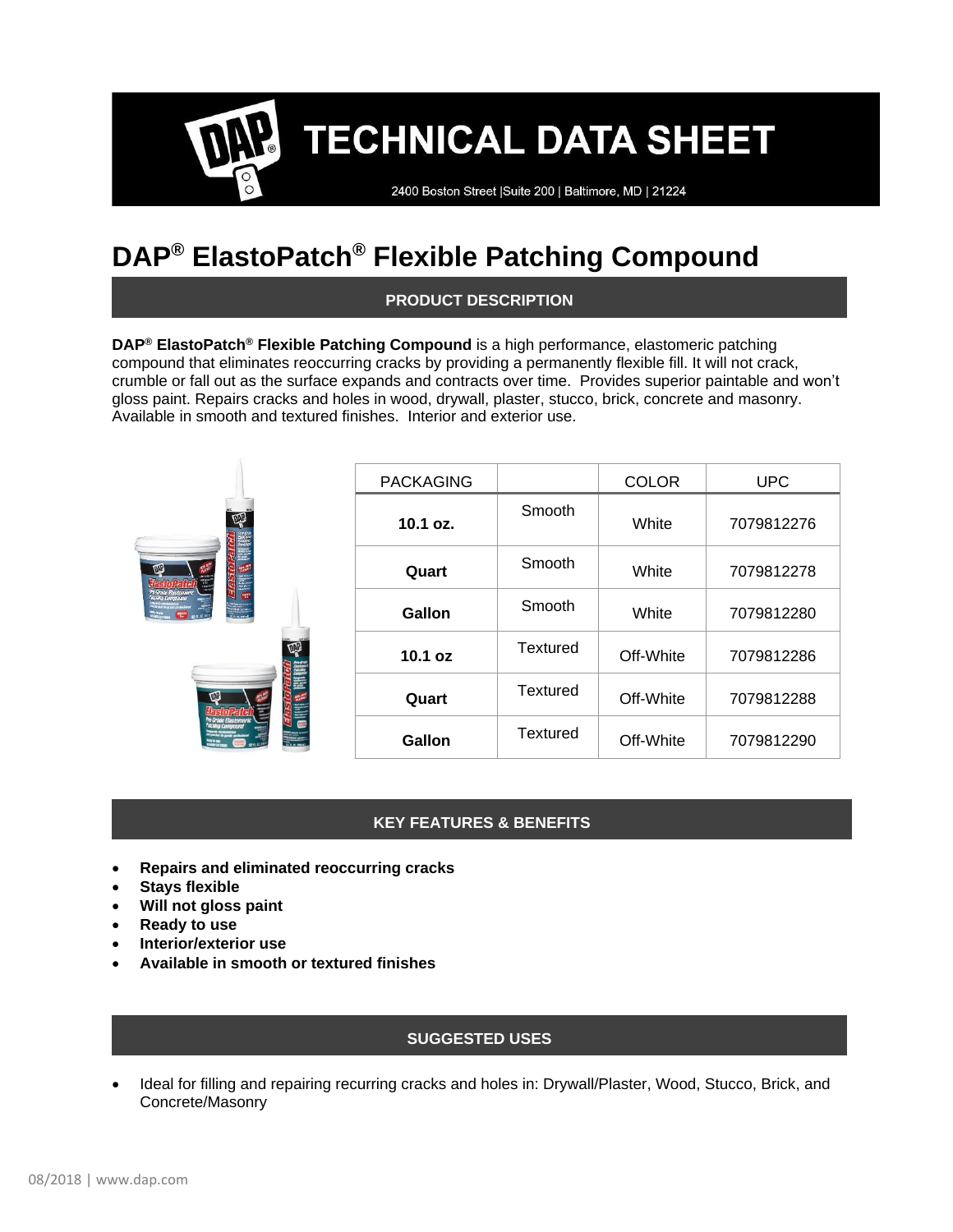# **TECHNICAL DATA SHEET**

2400 Boston Street | Suite 200 | Baltimore, MD | 21224

### **FOR BEST RESULTS**

- Apply in temperatures above 40°F.
- Do not use outside when rain or freezing temperatures are expected within 12 hours.
- Product is water resistant in above grade applications. Do not use below waterline.
- Allow fresh concrete to cure at least 30 days before patching.

#### **APPLICATION**

- 1. Clean surface removing all loose particles, plaster, wax, dust, dirt, peeling paint, old caulk, grease and oil.
- 2. Using a brush, putty knife or trowel and fill crack with patching compound. If using the cartridge, cut nozzle to desired bead size, load into caulking gun and apply to surface.
- 3. Tool patched surface to desired finish before product dries.
- **4. PRODUCT IS NOT SANDABLE.**
- 5. For some repairs, more than one application may be required. Use product to bridge gaps up to 1/4" wide and 1/2" deep. Fill small cracks and surface defects to a minimum depth of 1/8".
- 6. Can be applied to damp surfaces and painted after 2 hours with latex-based paints.
- 7. Allow to dry at least 24 hours (longer in cool or humid conditions) before painting with oil-based paints (it's recommended to prime surface prior to painting).

|                                | <b>SMOOTH</b>                      | <b>TEXTURED</b>                    |
|--------------------------------|------------------------------------|------------------------------------|
| Tooling Time:                  | 10 Minutes                         | 10 Minutes                         |
| Tack Free Time:                | 30 Minutes                         | 30 Minutes                         |
| <b>Dynamic Joint Movement:</b> | ±12.5%                             | ±12.5%                             |
| Paintability:                  | Yes                                | Yes                                |
| Odor:                          | Low                                | Low                                |
| Consistency:                   | Smooth                             | Textured                           |
| Polymer:                       | Acrylic                            | Acrylic                            |
| Volatile:                      | Water                              | Water                              |
| Filler:                        | Inert Fillers                      | <b>Inert Fillers</b>               |
| Solids:                        | 82.5%                              | 79.0%                              |
| Density:                       | 13.8 lbs./gal.                     | 13.0 lbs./gal.                     |
| Temperature Service Range:     | -30 $\degree$ F to 180 $\degree$ F | -30 $\degree$ F to 180 $\degree$ F |
| Temperature Application Range: | 40°F to 100°F                      | 40°F to 100°F                      |
| Freeze Thaw Stability:         | Passes 5 Cycles                    | Passes 5 Cycles                    |

#### **TYPICAL PHYSICAL & CHEMICAL PROPERTIES**